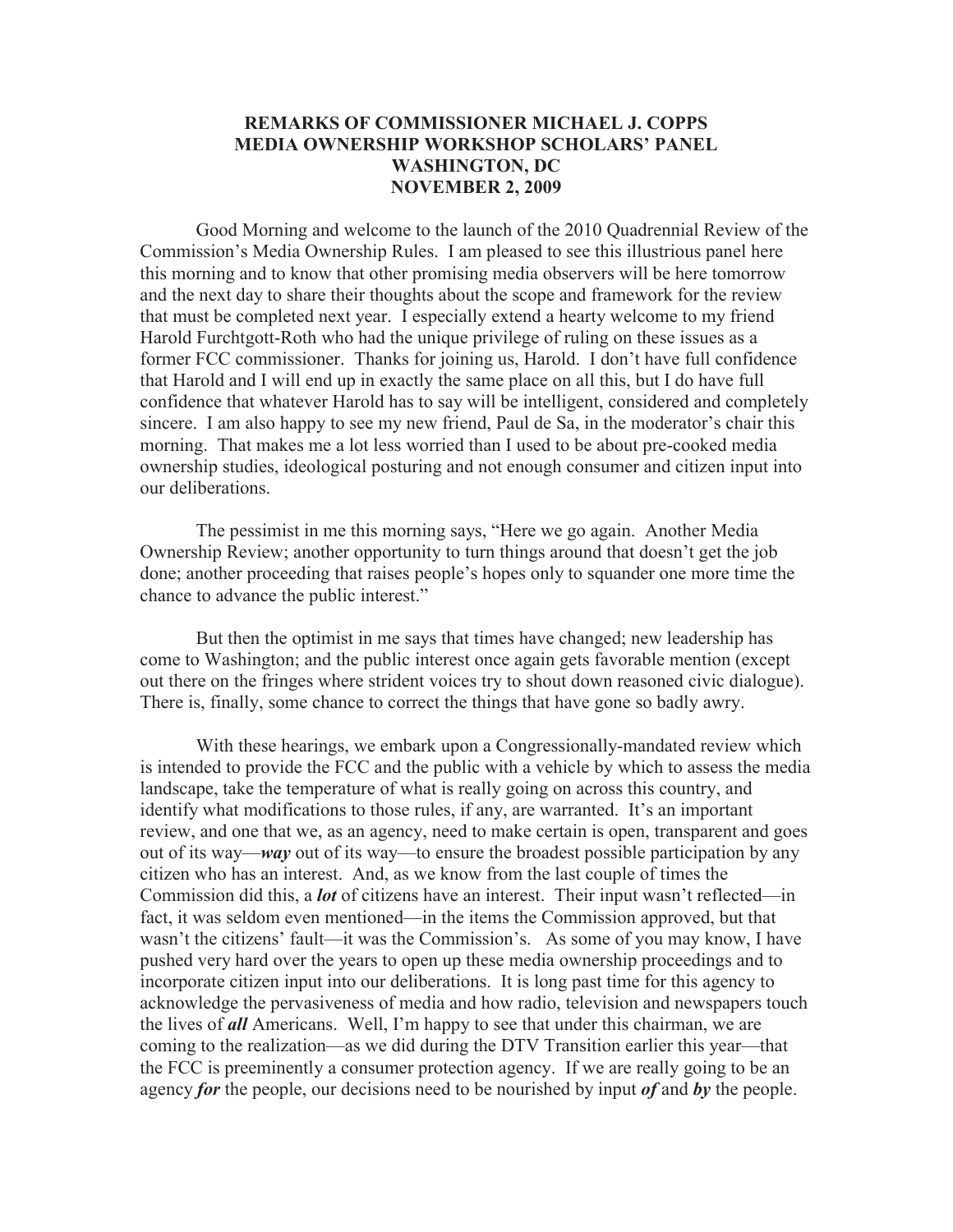So it is heartening to see that, in addition to filing comments, members of the public can watch these workshops online, and hopefully they will soon be able to communicate with us via a media ownership "blog" like we've put up for our broadband planning.

Let me turn now to the substance of why we are here today. Many of you know where I stand. Broadcast ownership policies are supposed to encourage three essentials: localism, diversity and competition. In recent years, we have been moving in the wrong direction on all three. Our broadcast media is less local, less diverse, and less competitive. Years of evidence available to—but largely ignored by—the previous two Commissions demonstrate rather clearly that the tsunami of media ownership that has flooded our media environment for the past two decades has kicked the traces out from under all three of these essential qualities. So too has sloppy Commission oversight. How much evidence do we need that, long before the current recession, newsrooms were shuttered, broadcast journalists laid off, investigative journalism downgraded in some places almost to the point of extinction, independent companies bought up willy-nilly, local musicians and art and culture swamped by a tide of nationalized, homogenized monoprogramming?

So, my friends, start off with the evidence we already have and then ask the new questions you need to ask. What's happened since our last ownership proceeding? Not just to the industry, but to consumers and citizens. How has the emergence of new media impacted the old? Does the Internet change the ownership equation and, if so, how? Has private equity ownership complicated the Commission's job of safeguarding the public airwaves? Is it really the intent of the law to permit banks to own broadcast stations?

The Quadrennial Review takes place, of course, amidst the profound effects the economy is having on the state of America's media. Most of these financial impacts cannot be—should not be—resolved here at the Commission. I'm the first to recognize that the economy continues to affect the health of broadcasters and newspapers and to influence their business choices. These hard times will, inevitably, pass. So I hope we will be super-careful to make sure that we don't overreact to the down period we are in while ignoring the implications of what we do for the long-term development of our media.

Another word of caution: let's not draw too clear a line between traditional and new media because the media environment evolves over time, traditional media is not about to disappear, and the American people will, for years yet, get the bulk of their news and information from television and newspapers—directly, of course, but also from the websites of their local papers and TV stations. Focusing only on the potential of new media is not going to repair the problems of the old. Consolidation and an inability thus far to support the infrastructure of in-depth news-gathering and analysis can be as much of a problem on the Internet as in traditional newsrooms. So let's be careful not to consign old media to the dustbin of history yet because, in many ways, newspapers and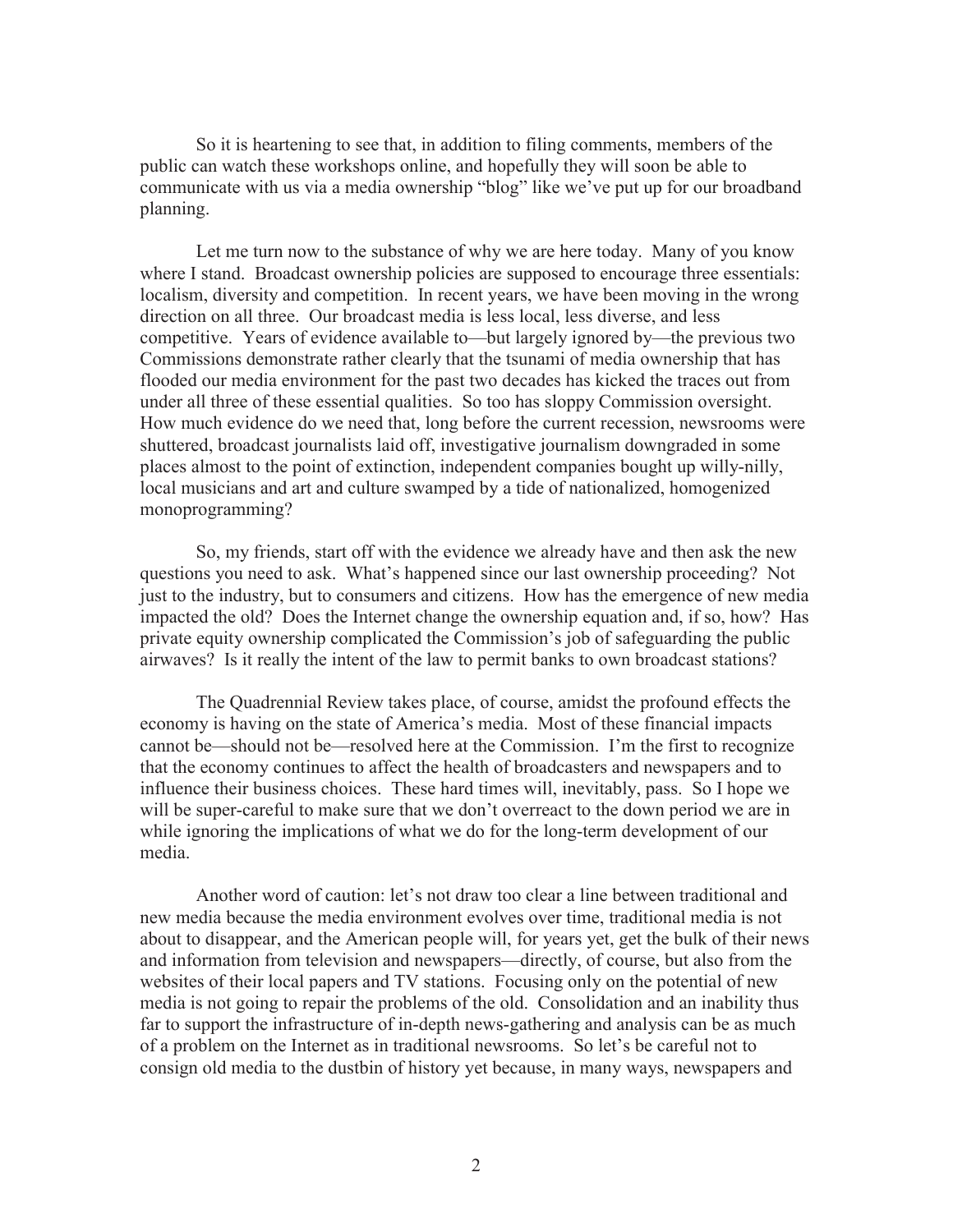television will remain the foundation of our civic dialogue. Let's take extraordinary care that we do not allow the sins visited upon old media to be cast upon the new.

Speaking of industry consolidation, I don't believe it's over yet—not by a long shot. We're already beginning to see some indications of consolidation reborn, and my prediction is that once the economy rebounds, we will see all sorts of deal-making and clever stratagems to realize those ever-elusive "economies of scale" that Wall Street analysts love to talk about, even as so many of the mergers and acquisitions generated by that talk continue to unravel.

But let me caution—as strongly as I can—against using the Quadrennial Review process as the one-and-only venue to address all the many media concerns and issues before this Commission. We have several other proceedings—already launched, commented upon and based on solid records—that should not be pushed aside by this new proceeding.

The sad state of minority and female ownership of America's broadcast media has been teed up—and it deserves action now. We have recently received several very good recommendations from our Diversity Advisory Committee on full file review and updating our *Adarand* studies in order to encourage greater broadcast ownership by women and minorities. I believe we have the ability—strike that, the *obligation*—to address these issues on their own and not in the Quadrennial Review which is, by its very nature, a protracted proceeding. In years past, our efforts to spur ownership diversity have been half-hearted at best. Now it's time to act.

The localism proceeding was launched in 2003, the record has since been refreshed, and it, too, deserves action now. We issued a Localism Report in January 2008, and not much has been done in the interim. Loud voices are trying hard to make "localism" a dirty word. It's not. Localism is about people in their communities and making sure that our broadcast media spend some time covering what is going on in those communities—local news and information, local music, the diverse groups that live there. Some shout "communism" from their perches—as if people who are fed up with so much nationalized, homogenized monoprogramming, disgusted at shuttered newsrooms and the lack of local music and community events, turned off by a dumbeddown civic dialogue, are somehow un-American.

For openers, I support further action on the standardized disclosure form the FCC adopted so that citizens can know precisely what broadcasters are doing to serve their communities. Broadcasters, citizen groups and the FCC should be working on ways to implement a practical and not unduly burdensome disclosure item. Another example: there is no reason that a citizen should have to go down to the broadcaster's studio during business hours and sit in a room in order to review paper public files. That information should be available on the Internet and at the FCC for all to see. Here, too, public interest reform shouldn't have to await a new proceeding.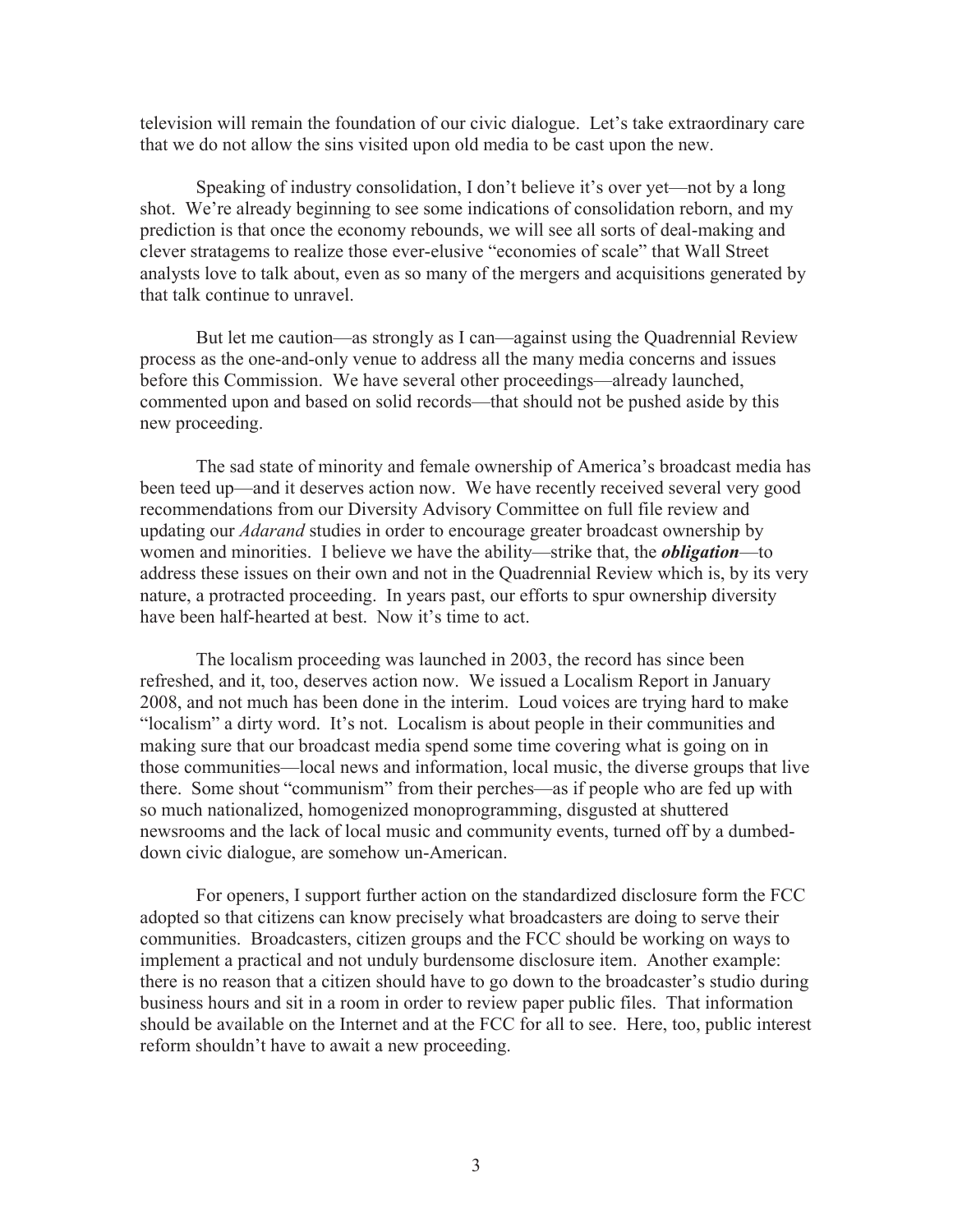And then there is the crying need for a respectable and credible re-licensing process. Developing some modest—and historically precedented—public interest guidelines so that broadcast licensees have to do more than send in a postcard once every eight years to have their licenses renewed should be at the top of the FCC's list of things to do. It is not unreasonable that broadcasters should be expected to make a credible demonstration that they are serving their communities of license—their local and diverse communities of license—if they wish to continue using the public's airwaves.

History has provided us with a golden opportunity now to tackle and resolve longdelayed issues. Such opportunities don't come around very often. But the fact is that opportunity is here—now. How long it will last is anyone's guess. Some will try to outlast the opportunity, to delay and obfuscate while they pray for the return of the Old Order. I intend to do everything I can to ensure that we realize the promise of this moment.

On the Quadrennial Review, and on the other proceedings and issues I have mentioned, let's resolve—all of us—to give them our best shot, to make them the priorities they are, and to ensure that the American people have a media environment worthy of this great democracy. We are all stakeholders in this, and each of us is entitled to a voice. We need everyone's help. Start with broadcasters themselves. There are many broadcasters around the country who labor day-in, day-out to serve the public interest. Some of them do an incredible job, and we should realize they do so in an environment made horrendously difficult for them by the tsunami of industry consolidation and the shortfalls of government over the past too many years. Less and less are these broadcasters masters of their own fate; more and more have they become captive to the unforgiving expectations of Wall Street speculation and hyperconsolidation far beyond their control. This is the time for broadcasters who feel this way to join the dialogue.

During the next three days we will hear from consumer groups, public interest organizations, advocates, academicians, labor, business and others. Then I hope the Commission will take to the field in the few months just ahead to hear from stakeholders across the land. In the few hearings we held leading up to the nearly disastrous attempt in 2003 to eviscerate most of the Commission's media ownership rules, and again in those leading up to the more surgical strike in favor of expanded newspaper-broadcast consolidation that we endured in 2007, way more than three million people contacted Washington to let us know how they felt about those efforts. Most didn't feel very good. And, as some will recall, my colleague Jonathan Adelstein and I went everywhere we could across the country to attend town hall meetings and dozens of open forums to hear from as many citizens as we could. So let's take the record we have, supplement it where necessary, ask the new questions that need asking, and all the while conduct an expeditious but thorough conversation with those who know the situation best—our television and radio audiences.

As we set sail today to tackle media ownership, let us resolve to make this the urgent priority it must be and also, I ask my colleagues, to move full speed ahead on the